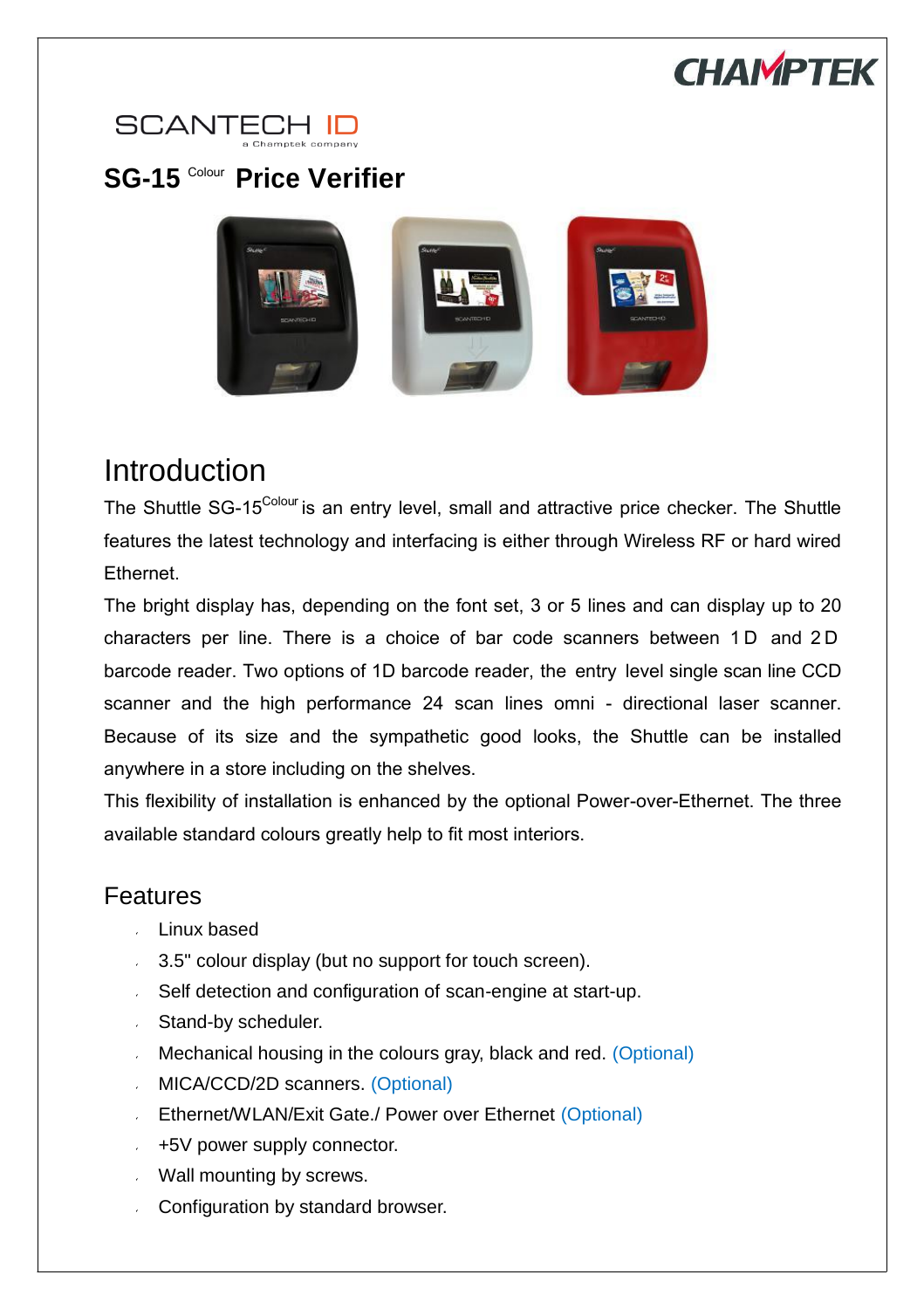## **Technical Product Specifications**

| Platform                   | ARM based.                                                         |                 |                              |                    |                              |  |
|----------------------------|--------------------------------------------------------------------|-----------------|------------------------------|--------------------|------------------------------|--|
| <b>Operating system</b>    | Linux (kernel > 3.0)                                               |                 |                              |                    |                              |  |
| <b>Display</b>             | size: 3.5"                                                         |                 |                              |                    |                              |  |
|                            | Resolution: 320 x 240 pixels                                       |                 |                              |                    |                              |  |
|                            | Colour depth: 24 bit / 16M                                         |                 |                              |                    |                              |  |
| Memory                     | <b>Memory type</b><br><b>Size</b>                                  |                 |                              |                    |                              |  |
|                            | <b>FLASH</b>                                                       |                 |                              |                    | 8GB                          |  |
|                            | SDRAM (DDR3)                                                       |                 |                              |                    | 512MB                        |  |
| Internal-connectors        | Qty                                                                | Peripheral type |                              | Connector          | <b>Reserved for</b>          |  |
|                            | $\mathbf{1}$                                                       | <b>RS232</b>    |                              | RJ11 M.JACK        | Internal Scan engine         |  |
|                            |                                                                    |                 |                              |                    | (OMNI/1D/2D)                 |  |
|                            | 1                                                                  | PoE             |                              | <b>PROPRIETARY</b> | Power Over Ethernet          |  |
| <b>External connectors</b> | Qty                                                                | Peripheral type |                              | <b>Connector</b>   | <b>Reserved for</b>          |  |
|                            | $\mathbf{1}$                                                       | USB 2.0 host    |                              | USB-A              | USB Hand scanner / Card-     |  |
|                            |                                                                    |                 |                              |                    | reader/ Flash                |  |
|                            | 1                                                                  | LAN 10/100      |                              | RJ45               | <b>Ethernet connectivity</b> |  |
|                            | 1                                                                  | <b>RS232</b>    |                              | RJ11 M.JACK        | Console for engineering      |  |
|                            | 1                                                                  | DC Power        |                              | DC-Jack            | DC 5V Power Supply           |  |
| <b>Speakers</b>            | Speaker x1                                                         |                 |                              |                    |                              |  |
| <b>Graphics Supported</b>  | PNG/JPEG/GIF/BMP                                                   |                 |                              |                    |                              |  |
| <b>Wired Interface</b>     | 10/100Mb Ethernet (802.3)                                          |                 |                              |                    |                              |  |
| <b>Wireless Interface</b>  | <b>Standard</b>                                                    |                 | <b>Frequency range [GHz]</b> |                    | Max. data rate [Mbps]        |  |
|                            | 802.11a                                                            |                 | 5                            |                    | 54                           |  |
|                            | 802.11ac                                                           |                 | 5                            |                    | 433                          |  |
|                            | 802.11b                                                            |                 | 2.4                          |                    | 11                           |  |
|                            | 802.11g                                                            |                 | 2.4                          |                    | 54                           |  |
|                            | 802.11n                                                            |                 | 2.4/5                        |                    | 150                          |  |
| Wireless protocols         | WPA, PSK and WPA Enterprise security                               |                 |                              |                    |                              |  |
| <b>LED Indicators</b>      | 2 LED indicators on LAN Ethernet connector (visible from the back) |                 |                              |                    |                              |  |
| Power                      | +5V/2A PSU or Power over Ethernet (IEEE802.3af)                    |                 |                              |                    |                              |  |